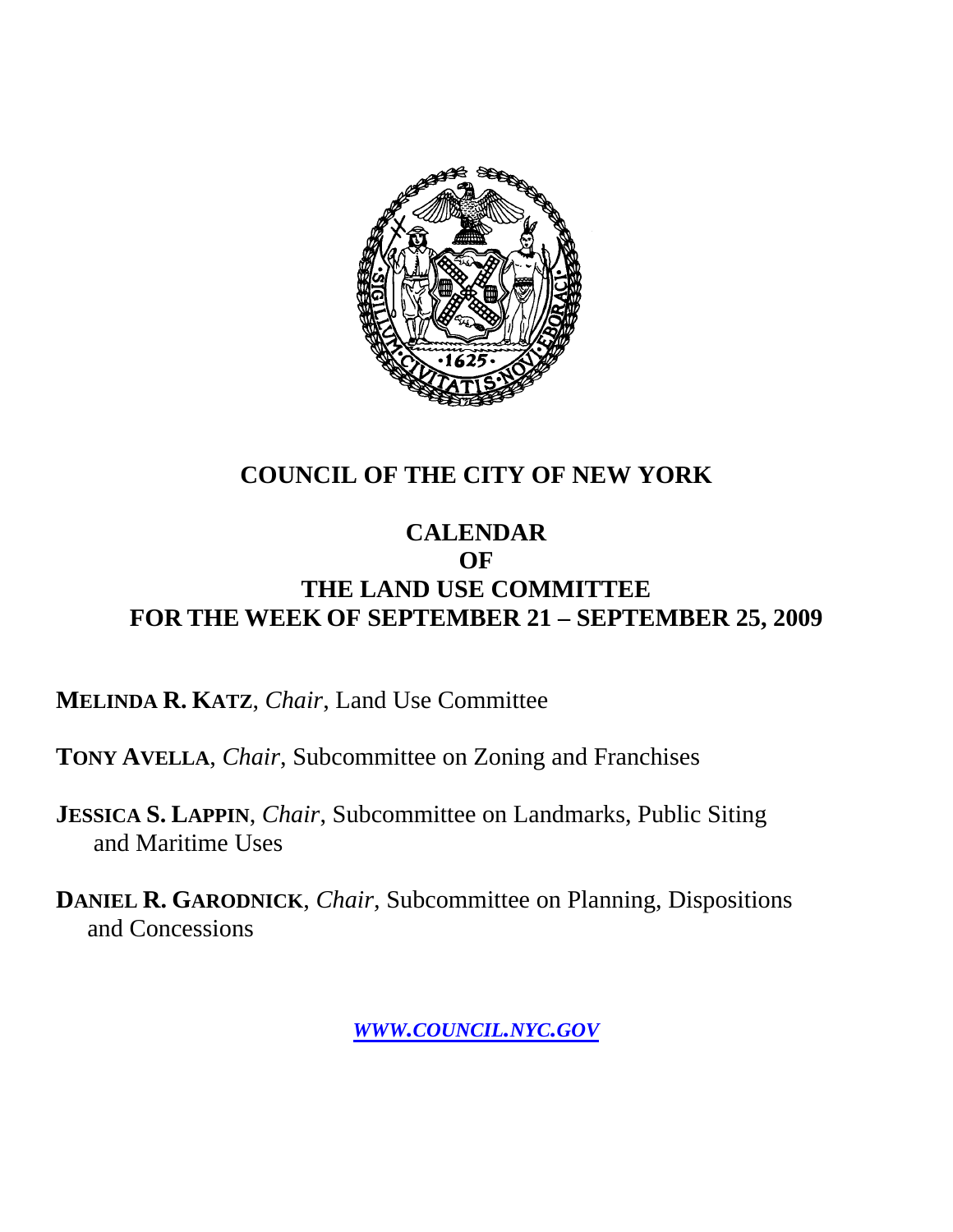#### **SUBCOMMITTEE ON ZONING AND FRANCHISES**

The Subcommittee on Zoning and Franchises will hold a public hearing on the following matters in the Council Committee Room, City Hall, New York City, New York 10007, commencing at 9:30 a.m. on Tuesday, September 22, 2009.

# **L.U. NOS. 1190 AND 1191 ARE RELATED L.U. NO. 1190 SUNSET PARK REZONING**

#### **BROOKLYN CB - 7 N 090386 ZRK**

Application submitted by the Department of City Planning pursuant to Section 201 of the New York City Charter, for an amendment of the Zoning Resolution of the City of New York, relating to Article II, Chapter 3 (Bulk regulations for Residential Buildings in Residence Districts), Section 23-90, inclusive, relating to the extension of the Inclusionary Housing Program to proposed R7A districts.

Matter in underline is new, to be added; Matter in strikeout is old, to be deleted: Mater in # # is defined in Section 12-10:

\* \* \* indicates where unchanged text appears in the Zoning Resolution

\* \* \*

#### 11/19/08 **23-144 In designated areas where the Inclusionary Housing Program is applicable**

In #Inclusionary Housing designated areas#, as listed in the following table, the maximum permitted #floor area ratios# shall be as set forth in Section 23-942 (In Inclusionary Housing designated areas). The locations of such districts are specified in Section 23-922 (Inclusionary Housing designated areas).

| <b>Community District</b>       | <b>Zoning District</b> |
|---------------------------------|------------------------|
| Community District 1, Brooklyn  | R6 R6A R6B R7A         |
| Community District 2, Brooklyn  | R <sub>7</sub> A       |
| Community District 3, Brooklyn  | R <sub>7</sub> D       |
| Community District 7, Brooklyn  | R7A R8A                |
| Community District 3, Manhattan | R7A R8A R9A            |
| Community District 6, Manhattan | R <sub>10</sub>        |
| Community District 7, Manhattan | R <sub>9</sub> A       |
| Community District 2, Queens    | R <sub>7</sub> X       |
|                                 |                        |

\* \* \*

#### **23-922**

#### **Inclusionary housing designated areas**

The Inclusionary Housing Program shall apply in the following areas:

\* \* \*

(x) In Community District 7, in the Borough of  $2^{Brooklyn}$ , in the R7A Districts within the areas shown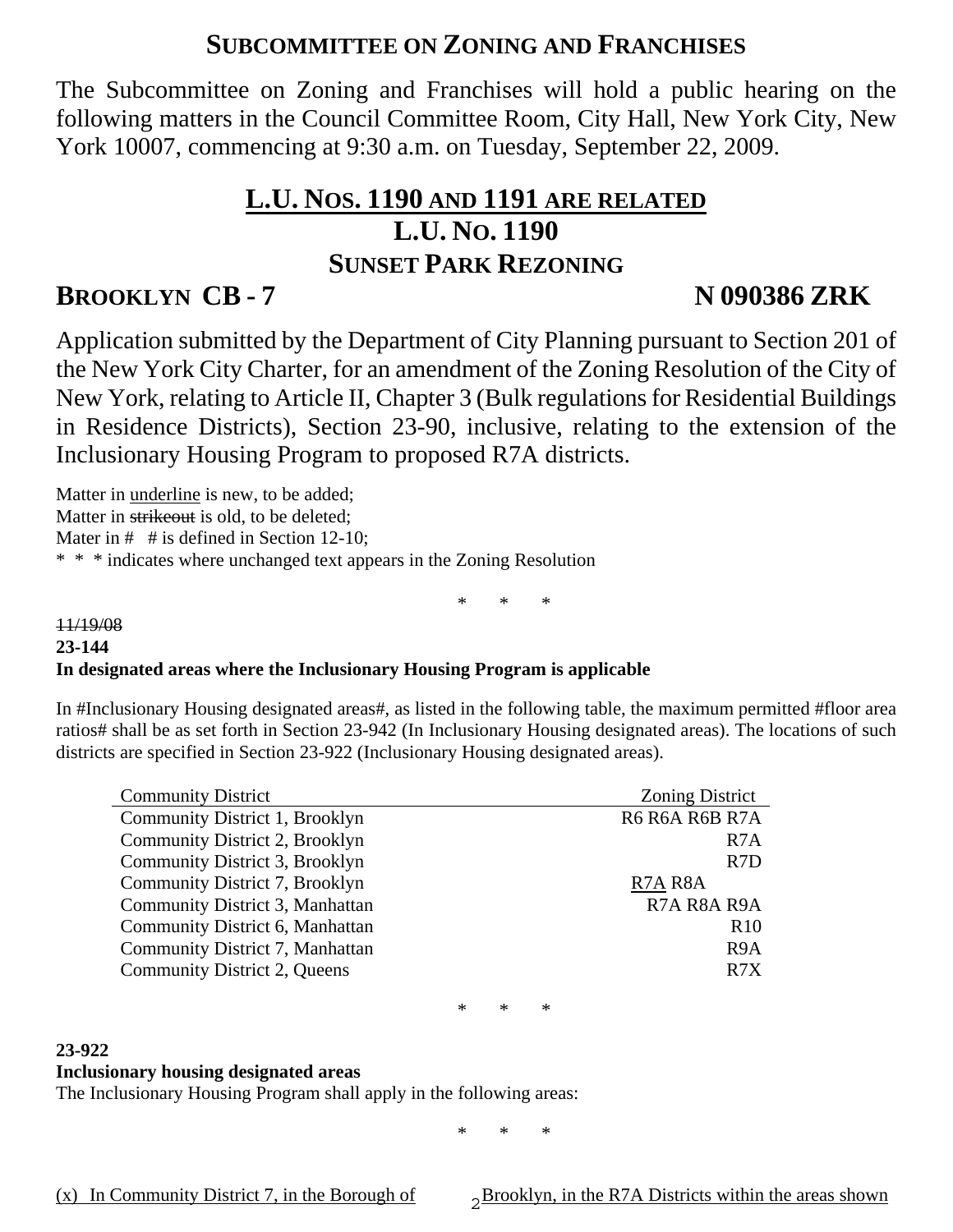

Map X1. Portion of Community District 7, Brooklyn

\* \* \*

# **L.U. NO. 1191 SUNSET PARK REZONING**

### **BROOKLYN CB - 7 C 090387 ZMK**

Application submitted by the Department of City Planning pursuant to Sections 197-c and 201 of the New York City Charter for an amendment of the Zoning Map, Section Nos. 16b, 16d, 22a and 22c:

1. eliminating from within an existing R6 District a C1-3 District bounded by:

- a. a line 150 feet northwesterly of Fourth Avenue, 41<sup>st</sup> Street, Fourth Avenue, a line midway between 39<sup>th</sup> Street and 40<sup>th</sup> Street, a line 150 feet southeasterly of Fourth Avenue, and 42<sup>nd</sup> Street;
- b. a line 150 feet northwesterly of Fourth Avenue,  $44<sup>th</sup>$  Street, a line 150 feet southeasterly of Fourth Avenue, a line midway between  $45<sup>th</sup>$  Street and  $46<sup>th</sup>$  Street, Fourth Avenue, and  $45<sup>th</sup>$  Street;
- c. a line 150 feet northwesterly of Fourth Avenue,  $47<sup>th</sup>$  Street, Fourth Avenue,  $46<sup>th</sup>$  Street, a line 150 feet southeasterly of Fourth Avenue,  $61<sup>st</sup>$  Street, a line 150 feet northwesterly of Fourth Avenue,  $58<sup>th</sup>$ Street, Fourth Avenue, and  $57<sup>th</sup>$  Street;
- d. a line 150 feet northwesterly of Fifth Avenue, a line midway between 39<sup>th</sup> Street and 40<sup>th</sup> Street, a line 150 feet southeasterly of Fifth Avenue, and  $41<sup>st</sup>$  Street;
- e. a line 150 feet northwesterly of Fifth Avenue,  $43^{\text{rd}}$  Street, Fifth Avenue,  $44^{\text{th}}$  Street, a line 150 feet southeasterly of Fifth Avenue and 50th Street;
- f. a line 150 feet northwesterly of Fifth Avenue,  $56<sup>th</sup>$  Street, a line 150 feet southeasterly of Fifth Avenue,  $59<sup>th</sup>$  Street, Fifth Avenue, and  $60<sup>th</sup>$  Street;
- g. a line 150 feet northwesterly of Sixth Avenue, a line midway between 48<sup>th</sup> Street and Sunset Terrace,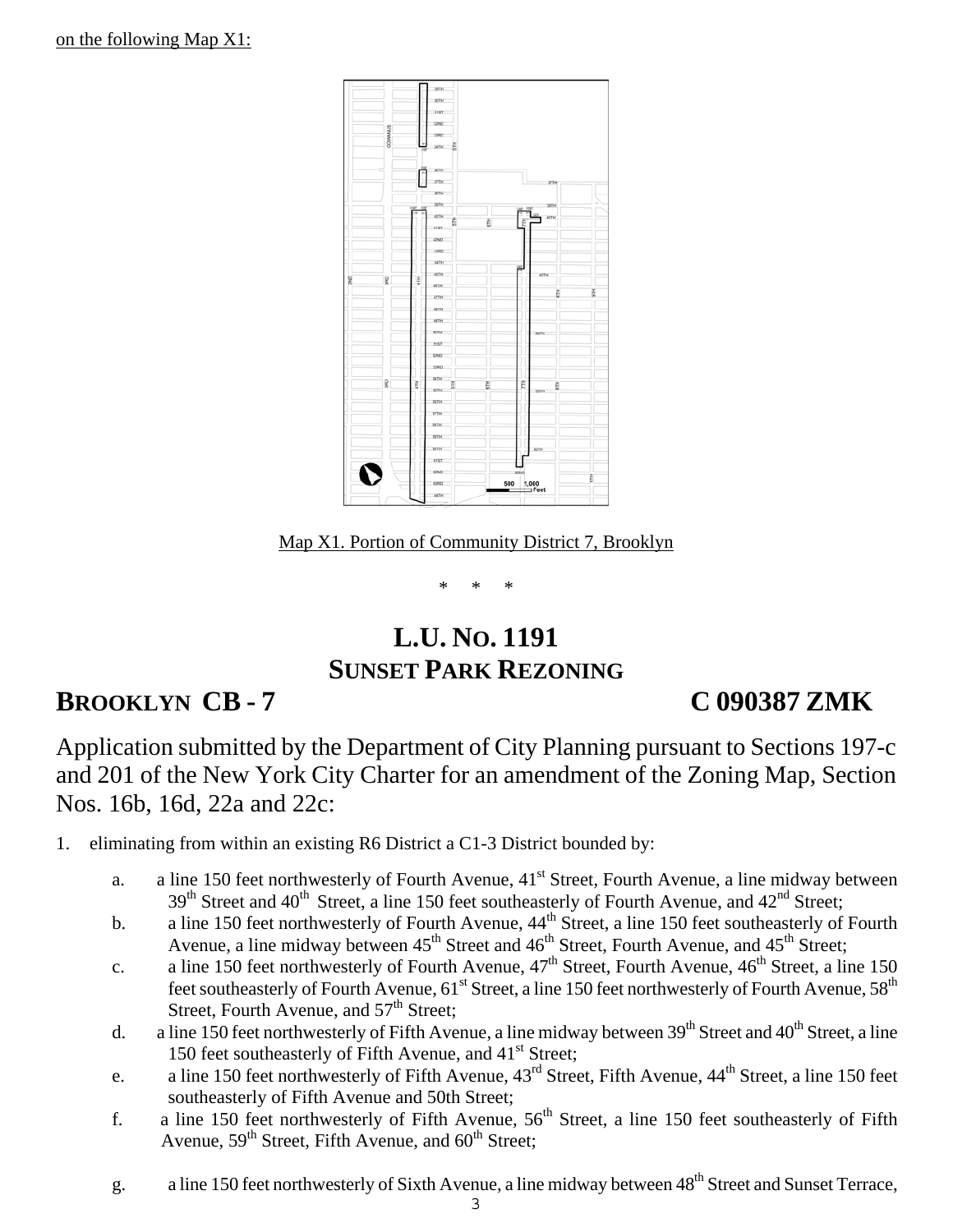a line 150 feet southeasterly of Sixth Avenue, a line midway between  $54<sup>th</sup>$  Street and  $55<sup>th</sup>$  Street, Sixth Avenue, a line midway between  $52<sup>nd</sup>$  Street and  $53<sup>rd</sup>$  Street, a line 150 feet northwesterly of Sixth Avenue,  $51<sup>st</sup>$  Street, Sixth Avenue, and  $50<sup>th</sup>$  Street;

- h. a line 150 feet northwesterly of Sixth Avenue, 56<sup>th</sup> Street, a line 150 feet southeasterly of Sixth Avenue, and a line midway between 58<sup>th</sup> Street and 59<sup>th</sup> Street;
- i. a line 150 feet northwesterly of Seventh Avenue, 58<sup>th</sup> Street, a line 150 feet southeasterly of Seventh Avenue, a line midway between  $60^{th}$  Street and  $61^{st}$  Street, Seventh Avenue, and a line midway between 61<sup>st</sup> Street and 62nd Street; and
- j. a line 150 feet northwesterly of Eighth Avenue, a line midway between  $39<sup>th</sup>$  Street and  $40<sup>th</sup>$  Street/ Finlandia Street, a line 150 feet southeasterly of Eighth Avenue, and a line midway between  $60<sup>th</sup>$ Street and  $61<sup>st</sup>$  Street;
- 2. eliminating from within an existing R6 District a C2-3 District bounded by:
	- a. Fourth Avenue, 30<sup>th</sup> Street, a line 150 feet southeasterly of Fourth Avenue, and 34<sup>th</sup> Street;
	- b. a line 150 feet northwesterly of Fourth Avenue,  $61<sup>st</sup>$  Street, a line 150 feet southeasterly of Fourth Avenue, the northeasterly service road of the Gowanus Expressway, Fourth Avenue, 64<sup>th</sup> Street, a southeasterly boundary line of a Park and its southwesterly prolongation, and a northeasterly boundary line of a Park; and
	- c. a line 150 feet northwesterly of Fifth Avenue,  $60<sup>th</sup>$  Street, a line 150 feet southeasterly of Fifth Avenue, a line midway between 62nd Street and 63<sup>rd</sup> Street, a line 100 feet southeasterly of Fifth Avenue, and  $63<sup>rd</sup>$  Street;
- 3. changing from an R6 District to an R4-1 District property bounded by Gowanus Expressway, a line midway between 61<sup>st</sup> Street and 62<sup>nd</sup> Street, a line 100 feet northwesterly of Fourth Avenue, and a line midway between  $62<sup>nd</sup>$  Street and  $63<sup>rd</sup>$  Street;
- 4. changing from an R6 District to an R4A District property bounded by the northwesterly street line of Second Avenue, a line midway between  $61^{st}$  Street and  $62^{nd}$  Street and its northwesterly prolongation, a line 380 feet southeasterly of Second Avenue,  $62<sup>nd</sup>$  Street, a north westerly service road of the Gowanus Expressway, and a line midway between  $62<sup>nd</sup>$  Street and  $63<sup>rd</sup>$  Street and its northwesterly prolongation;
- 5. changing from an R6 District to an R6A District property bounded by:
	- a. Gowanus Expressway, a line midway between  $57<sup>th</sup>$  Street and  $58<sup>th</sup>$  Street, a line 100 feet northwesterly of Fourth Avenue, and  $60^{\text{th}}$  Street;
	- b. a line 100 feet northwesterly of Gowanus Expressway, 61<sup>st</sup> Street, a line 100 feet northwesterly of Fourth Avenue, a line midway between  $61^{\text{st}}$  Street and  $62^{\text{nd}}$  Street, Gowanus Expressway, a line midway between  $62<sup>nd</sup>$  and  $63<sup>rd</sup>$  Street, a line 100 feet northwesterly of Fourth Avenue, Gowanus Expressway,  $64<sup>th</sup>$  Street, Third Avenue (Northwesterly portion), a north westerly service road of the Gowanus Expressway, and  $62<sup>nd</sup>$  Street;
	- c. a line 100 feet southeasterly of Fourth Avenue, a line midway between 60<sup>th</sup> Street and 61<sup>st</sup> Street, a line 100 feet northwesterly of Fifth Avenue,  $57<sup>th</sup>$  Street, a line 100 feet southeasterly of Fifth Avenue,  $63^{rd}$  Street, Fifth Avenue,  $64^{th}$  Street, a line 100 feet northwesterly of Fifth Avenue, and a line midway between  $61<sup>st</sup>$  Street and  $62<sup>nd</sup>$  street;
	- d. a line 100 feet northwesterly of Fifth Avenue, a line midway between  $39<sup>th</sup>$  Street and  $40<sup>th</sup>$  Street, a line 100 feet southeasterly of Fifth Avenue, the northeasterly, northwesterly and southwesterly boundary line of Sunset Park, a line 100 feet southeasterly of Fifth Avenue, and  $47<sup>th</sup>$  Street;
	- e. a line 505 feet northwesterly of Sixth Avenue and its southwesterly prolongation,  $40^{th}$  Street, a line 155 feet northwesterly of Sixth Avenue and its southwesterly prolongation, and the northeasterly boundary line of Sunset Park; and
	- f. a line 100 feet northwesterly of Sixth Avenue and its northeasterly prolongation, the southwesterly boundary line of Sunset Park, a line 100 feet southeasterly of Sixth Avenue and its northeasterly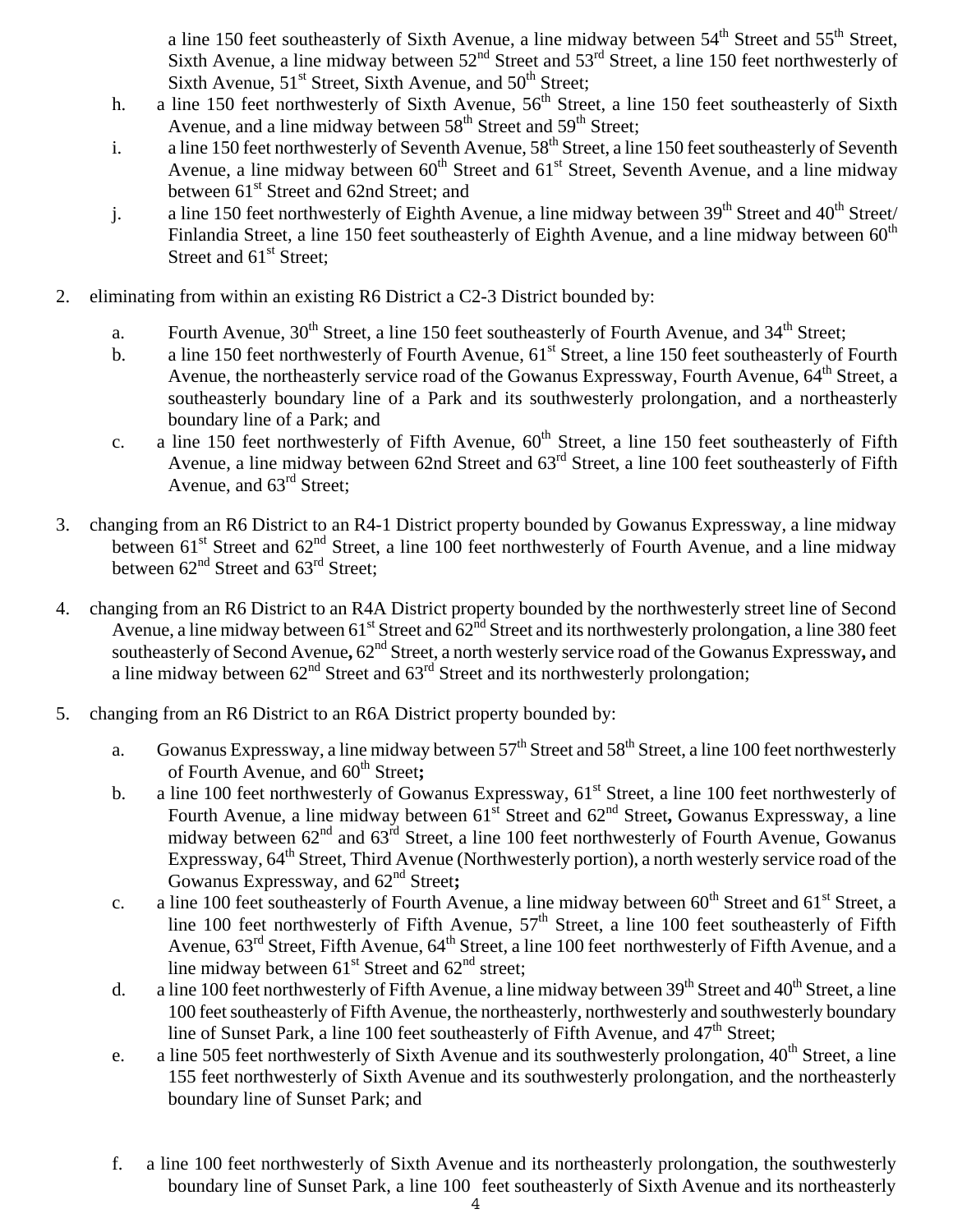prolongation , the northeasterly, northwesterly and southwesterly boundary line of Rainbow Park, a line 100 feet southeasterly of Sixth Avenue, and  $61<sup>st</sup>$  Street;

- 6. changing from an R6 District to an R6B District property bounded by:
	- a. a line 100 feet southeasterly of Fourth Avenue, a line midway between 28<sup>th</sup> Street and 29<sup>th</sup> Street, Fifth Avenue,  $35^{th}$  Street, a line 200 feet northwesterly of Fifth Avenue, a line midway between  $37^{th}$ Street and 38<sup>th</sup> Street, a line 100 feet southeasterly of Fourth Avenue, 36<sup>th</sup> Street, Fourth Avenue, and  $34<sup>th</sup>$  Street;
	- b. Gowanus Expressway, a line midway between  $39<sup>th</sup>$  Street and  $40<sup>th</sup>$  Street, a line 100 feet northwesterly of Fourth Avenue, and a line midway between 57<sup>th</sup> Street and 58<sup>th</sup> Street;
	- c. the northwesterly street line of Second Avenue, a line midway between  $60^{th}$  Street and  $61^{st}$  Street and its northwesterly prolongation, a line 350 feet southeasterly of Second Avenue, a line midway between  $59<sup>th</sup>$  Street and  $60<sup>th</sup>$  Street, a line 100 feet northwesterly of Third Avenue,  $60<sup>th</sup>$  Street, a line 100 feet northwesterly of Fourth Avenue, 61<sup>st</sup> Street, a line 100 feet northwesterly of Third Avenue, 62nd Street, a line 380 feet southeasterly of Second Avenue, and a line midway between 61<sup>st</sup> Street and  $62<sup>nd</sup>$  Street and its northwesterly prolongation;
	- d. a line 100 feet southeasterly of Fourth Avenue, a line midway between  $39<sup>th</sup>$  Street and  $40<sup>th</sup>$  Street, a line 100 feet northwesterly of Fifth Avenue,  $50<sup>th</sup>$  Street, a line 150 feet northwesterly of Fifth Avenue,  $56<sup>th</sup>$  Street, a line 100 feet northwesterly of Fifth Avenue, and a line midway between  $60<sup>th</sup>$ Street and  $61<sup>st</sup>$  Street;
	- e. a line 100 feet southeasterly of Fourth Avenue, a line midway between  $61<sup>st</sup>$  Street and  $62<sup>nd</sup>$  Street, a line 100 feet northwesterly of Fifth Avenue,  $64^{\text{th}}$  Street, Fifth Avenue, and the northeasterly service road of Gowanus Expressway;
	- f. a line 100 feet southeasterly of Fifth Avenue, a line midway between 39<sup>th</sup> Street and 40<sup>th</sup> Street, a line 100 feet northwesterly of Seventh Avenue, the northeasterly boundary line of Sunset Park, a line 155 feet northwesterly of Sixth Avenue and its southwesterly prolongation,  $40<sup>th</sup>$  Street, a line 505 feet northwesterly of Sixth Avenue and its southwesterly prolongation, and the northeasterly boundary line of Sunset Park;
	- g. a line 100 feet southeasterly of Fifth Avenue, the southwesterly boundary line of Sunset Park, a line 100 feet northwesterly of Sixth Avenue and its northeasterly prolongation, 61<sup>st</sup> Street, a line 100 feet southeasterly of Sixth Avenue, the southwesterly, northwesterly and northeasterly boundary line of Rainbow Park, a line 100 feet southeasterly of Sixth Avenue and its northeasterly prolongation, the southwesterly boundary line of Sunset Park and its southeasterly prolongation, Seventh Avenue, a line midway between 44<sup>th</sup> Street and 45<sup>th</sup> Street, a line 100 feet northwesterly of Seventh Avenue, a line midway between  $61^{\text{st}}$  Street and  $62^{\text{nd}}$  Street, a line 100 feet northwesterly of Sixth Avenue, a line midway between  $62<sup>nd</sup>$  Street and  $63<sup>rd</sup>$  Street, a line 100 feet southeasterly of Fifth Avenue,  $56<sup>th</sup>$ Street, a line 150 feet southeasterly of Fifth Avenue, and 50<sup>th</sup> Street; and
	- h. a line 100 feet southeasterly of Seventh Avenue, a line midway between  $39<sup>th</sup>$  Street and  $40<sup>th</sup>$  Street/ Finlandia Street, a line 100 feet northwesterly of Eighth Avenue, a line midway between 60<sup>th</sup> Street and  $61<sup>st</sup> Street$ , a line 100 feet southeasterly of Seventh Avenue, a line midway between  $40<sup>th</sup> Street/$ Finlandia Street and  $41<sup>st</sup>$  Street, a line 325 feet southeasterly of Seventh Avenue, and  $40<sup>th</sup>$  Street/ Finlandia Street;
- 7. changing from a C4-3 District to an R6B District property bounded by:
	- a. a line 150 feet northwesterly of Fifth Avenue,  $50<sup>th</sup>$  Street, a line 100 feet northwesterly of Fifth Avenue, and  $56<sup>th</sup>$  Street; and
	- b. a line 100 feet southeasterly of Fifth Avenue,  $50^{th}$  Street, a line 150 feet southeasterly of Fifth Avenue, and  $56<sup>th</sup>$  Street;
- 8. changing from an R6 District to an R7A District property bounded by: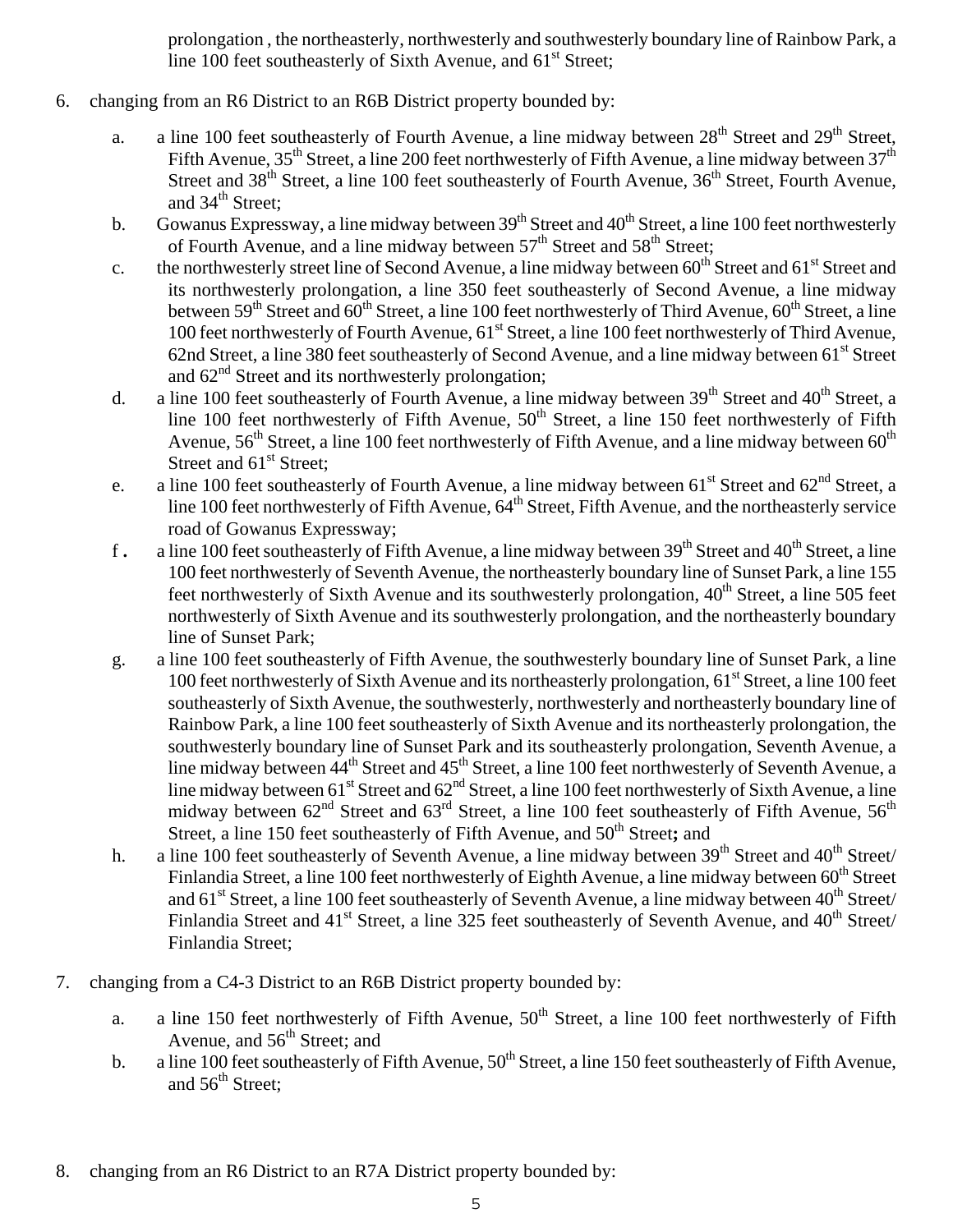- a. Fourth Avenue, a line midway between 28<sup>th</sup> Street and 29<sup>th</sup> Street, a line 100 feet southeasterly of Fourth Avenue, and  $34<sup>th</sup>$  Street;
- b. Fourth Avenue, 36<sup>th</sup> Street, a line 100 feet southeasterly of Fourth Avenue, and a line midway between  $37<sup>th</sup>$  Street and  $38<sup>th</sup>$  Street:
- c. a line 100 feet northwesterly of Fourth Avenue, a line midway between  $39<sup>th</sup>$  Street and  $40<sup>th</sup>$  Street, a line 100 feet southeasterly of Fourth Avenue, and the north easterly service road of Gowanus Expressway, Fourth Avenue, and Gowanus Expressway; and
- d. a line 100 feet northwesterly of Seventh Avenue, a line midway between  $39<sup>th</sup>$  Street and  $40<sup>th</sup>$  Street, a line 100 feet southeasterly of Seventh Avenue, 40<sup>th</sup> Street/ Finlandia Street, a line 325 feet southeasterly of Seventh Avenue, a line midway between 40<sup>th</sup> Street/ Finlandia Street and 41<sup>st</sup> Street, a line 100 feet southeasterly of Seventh Avenue, a line midway between 60<sup>th</sup> Street and 61<sup>st</sup> Street, Seventh Avenue, a line midway between  $61<sup>st</sup>$  Street and  $62<sup>nd</sup>$  Street, a line 100 feet northwesterly of Seventh Avenue, a line midway between 44<sup>th</sup> Street and 45<sup>th</sup> Street, Seventh Avenue, the southeasterly prolongation of the southwesterly boundary line of Sunset Park, and the southeasterly and northeasterly boundary line of Sunset Park;
- 9. changing from an R6 District to a C4-3A District property bounded by:
	- a. a line 100 feet northwesterly of Fifth Avenue,  $47<sup>th</sup>$  Street, a line 100 feet southeasterly of Fifth Avenue, and  $50<sup>th</sup>$  Street; and
	- b. a line 100 feet northwesterly of Fifth Avenue,  $56<sup>th</sup>$  Street, a line 100 feet southeasterly of Fifth Avenue and 57<sup>th</sup> Street;
- 10. changing from a C4-3 District to an C4-3A District property bounded by a line 100 feet northwesterly of Fifth Avenue,  $50^{th}$  Street, a line 100 feet southeasterly of Fifth Avenue, and  $56^{th}$  Street;
- 11. establishing within an existing R6 District a C2-4 District bounded by a line 100 feet northwesterly of Eighth Avenue, a line midway between 39<sup>th</sup> Street and 40<sup>th</sup> Street/ Finlandia Street, Eighth Avenue, and a line midway between  $60^{th}$  Street and  $61^{st}$  Street;
- 12. establishing within a proposed R6A District a C2-4 District bounded by:
	- a. a line 100 feet northwesterly of Third Avenue,  $61<sup>st</sup>$  Street, Third Avenue, and  $62<sup>nd</sup>$  Street;
	- b. a line 100 feet northwesterly of Fifth Avenue, a line midway between  $39<sup>th</sup>$  Street and  $40<sup>th</sup>$  Street, a line 100 feet southeasterly of Fifth Avenue, the northeasterly, northwesterly and southwesterly boundary line of Sunset Park, a line 100 feet southeasterly of Fifth Avenue, and 47<sup>th</sup> Street;
	- c. a line 100 feet northwesterly of Fifth Avenue,  $57<sup>th</sup>$  Street, a line 100 feet southeasterly of Fifth Avenue,  $59<sup>th</sup>$  Street, Fifth Avenue,  $60<sup>th</sup>$  Street, a line 100 feet southeasterly of Fifth Avenue,  $63<sup>rd</sup>$ Street, Fifth Avenue, and  $64^{\text{th}}$  Street;
	- d. Sixth Avenue,  $50^{th}$  Street, a line 100 feet southeasterly of Sixth Avenue and  $51^{st}$  Street;
	- e. a line 100 feet northwesterly of Sixth Avenue, 51<sup>st</sup> Street, Sixth Avenue, 52<sup>nd</sup> Street, a line 100 feet southeasterly of Sixth Avenue,  $53<sup>rd</sup>$  Street, Sixth Avenue, and a line midway between  $52<sup>nd</sup>$  Street and 53<sup>rd</sup> Street:
	- f. a line 100 feet northwesterly of Sixth Avenue,  $56<sup>th</sup>$  Street, Sixth Avenue, and  $57<sup>th</sup>$  Street;
	- g. Sixth Avenue,  $57<sup>th</sup>$  Street, a line 100 feet southeasterly of Sixth Avenue, and  $58<sup>th</sup>$  Street; and
	- h. a line 100 feet northwesterly of Sixth Avenue, 58<sup>th</sup> Street, Sixth Avenue, and a line midway between 58<sup>th</sup> Street and 59<sup>th</sup> Street;
- 13. establishing within a proposed R7A a C2-4 District bounded by:
	- 6 a. Fourth Avenue, a line midway between 28<sup>th</sup> Street and 29<sup>th</sup> Street, a line 100 feet southeasterly of Fourth Avenue, and 34<sup>th</sup> Street;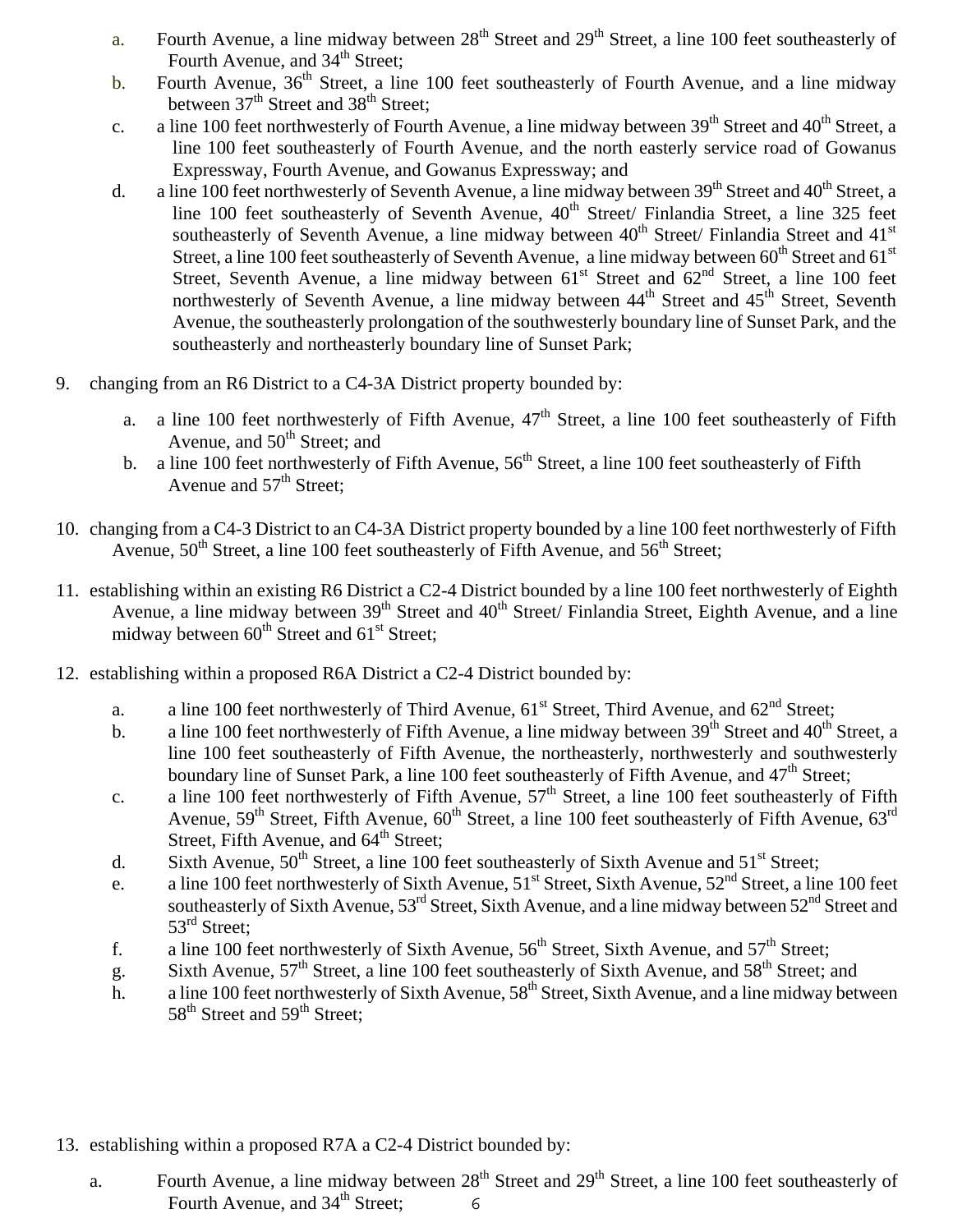- b. Fourth Avenue,  $36<sup>th</sup>$  Street, a line 100 feet southeasterly of Fourth Avenue, and  $37<sup>th</sup>$  Street;
- c. a line 100 feet northwesterly of Fourth Avenue, a line midway between  $39<sup>th</sup>$  Street and  $40<sup>th</sup>$  Street, a line 100 feet southeasterly of Fourth Avenue, the northeasterly service road of Gowanus Expressway, Fourth Avenue, and 64<sup>th</sup> Street; and
- d. a line 100 feet northwesterly of Seventh Avenue, a line midway between 45<sup>th</sup> Street and 46<sup>th</sup> Street, Seventh Avenue, Sunset Terrace, a line 100 feet southeasterly of Seventh Avenue, a line midway between  $60^{th}$  Street and  $61^{st}$  Street, Seventh Avenue, and a line midway between  $61^{st}$  Street and  $62^{nd}$ Street;

as shown on a diagram (for illustrative purposes only) dated April 20, 2009, and which includes CEQR Designation E-236.

# **L.U. NO. 1209 JASPER'S ITALIAN CUISINE**

## **BRONX CB - 8 20095528TCX**

Application pursuant to Section 20-226 of the Administrative Code of the City of New York, concerning the petition of Jaspers Pizza and More, LLC, d/b/a Jasper's Italian Cuisine, for a revocable consent to establish, maintain and operate an unenclosed sidewalk café at 3535 Riverdale Avenue.

# **L.U. NOS. 1210 - 1212 ARE RELATED L.U. NO. 1210 470 VANDERBILT AVENUE**

# **BROOKLYN CB - 2 C 090441 ZMK**

Application submitted by Atara Vanderbilt, LLC pursuant to Sections 197-c and 201 of the New York City Charter for an amendment of the Zoning Map, Section No. 16c:

- 1. eliminating from an existing R6 District a C2-3 District bounded by Fulton Street, Vanderbilt Avenue, and a line 100 feet southeasterly of Fulton Street, and Clermont Avenue;
- 2. changing from an R6 District to a C6-3A District property bounded by Fulton Street, Vanderbilt Avenue, a line 100 feet southeasterly of Fulton Street, and Clermont Avenue; and
- 3. changing from an M1-1 District to a C6-3A District property bounded by a line 100 feet southeasterly of Fulton Street, Vanderbilt Avenue, Atlantic Avenue, and Clermont Avenue;

as shown on a diagram (for illustrative purposes only) dated June 1, 2009.

# **L.U. NO. 1211 470 VANDERBILT AVENUE**

**BROOKLYN CB - 2** N 090442 **ZRK**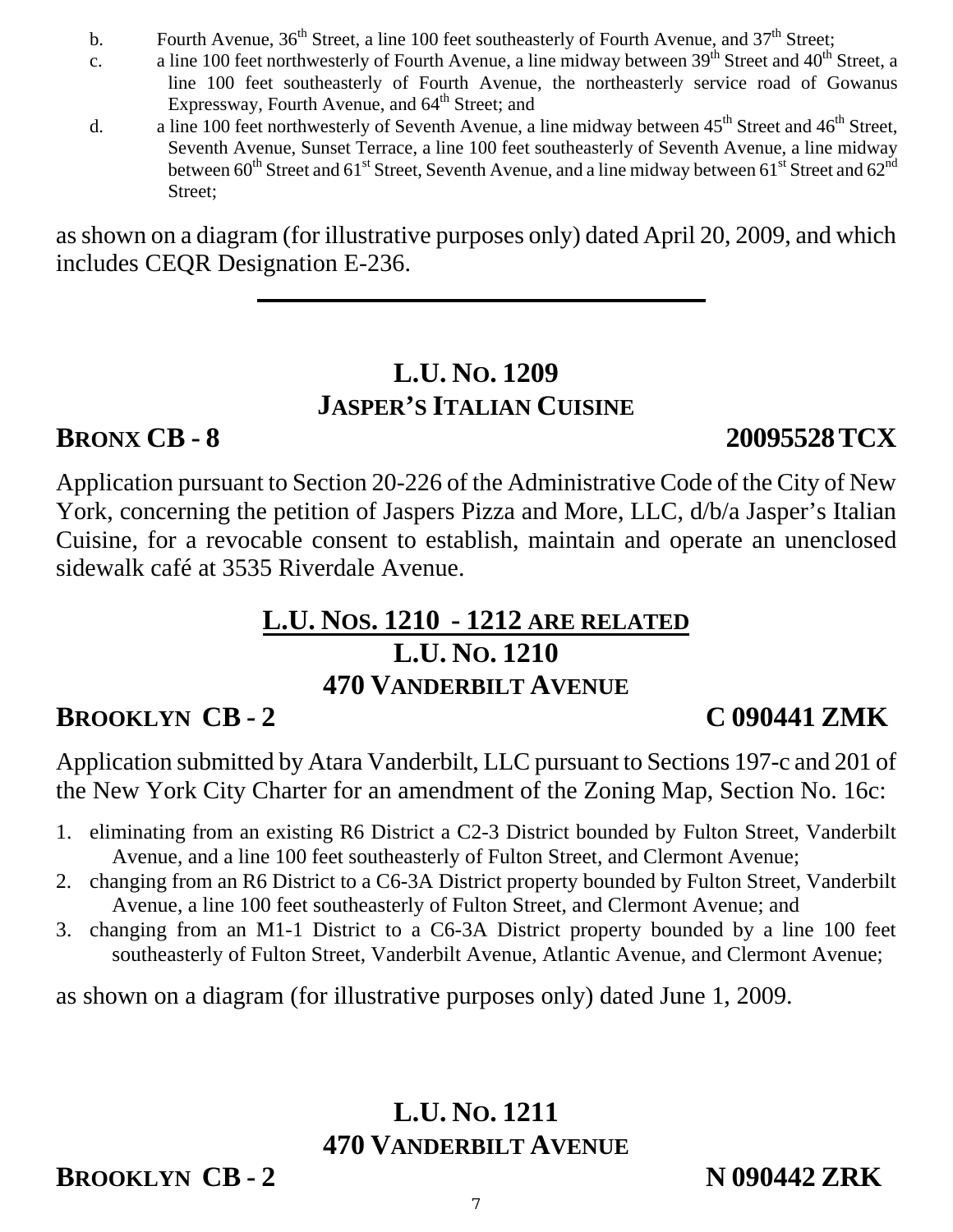Application submitted by the Atara Vanderbilt, LLC pursuant to Section 201 of the New York City Charter, for an amendment of the Zoning Resolution of the City of New York, concerning Article II, Chapter 3 (Bulk regulations for Residential Buildings in Residence Districts), relating to the application of the Inclusionary Housing Program to R9A districts in Community District 2, Borough of Brooklyn.

Matter in underline is new, to be added; Matter in strikeout is to be deleted; Matter with  $# #$  is defined in Section 12-10; \* \* \* indicates where unchanged text appears in the Zoning Resolution

\* \* \*

#### 23-144

In designated areas where the Inclusionary Housing Program is applicable

In #Inclusionary Housing designated areas#, as listed in the following table, the maximum permitted #floor area ratios# shall be as set forth in Section 23-952 (In Inclusionary Housing designated areas). The locations of such districts are specified in Appendix A of this Chapter.

| <b>Community District</b>      | <b>Zoning District</b>            |
|--------------------------------|-----------------------------------|
| Community District 1, Brooklyn | R6 R6A R6B R7A                    |
| Community District 2, Brooklyn | R <sub>7</sub> A R <sub>9</sub> A |
| * * *                          | * * *                             |

\* \* \*

#### APPENDIX F INCLUSIONARY HOUSING DESIGNATED AREAS

The boundaries of #Inclusionary Housing designated areas# are shown on the maps listed in this Appendix F. The #Residence Districts# listed for such areas shall include #Commercial Districts# where #residential buildings# or the #residential# portion of #mixed buildings# are governed by #bulk# regulations of such #residence districts#.

\* \* \*

#### **Brooklyn, Community District 2**

In the R7A, and R8A, and R9A Districts within the areas shown on the following Maps 1, 2, 3 and 4:

\* \* \*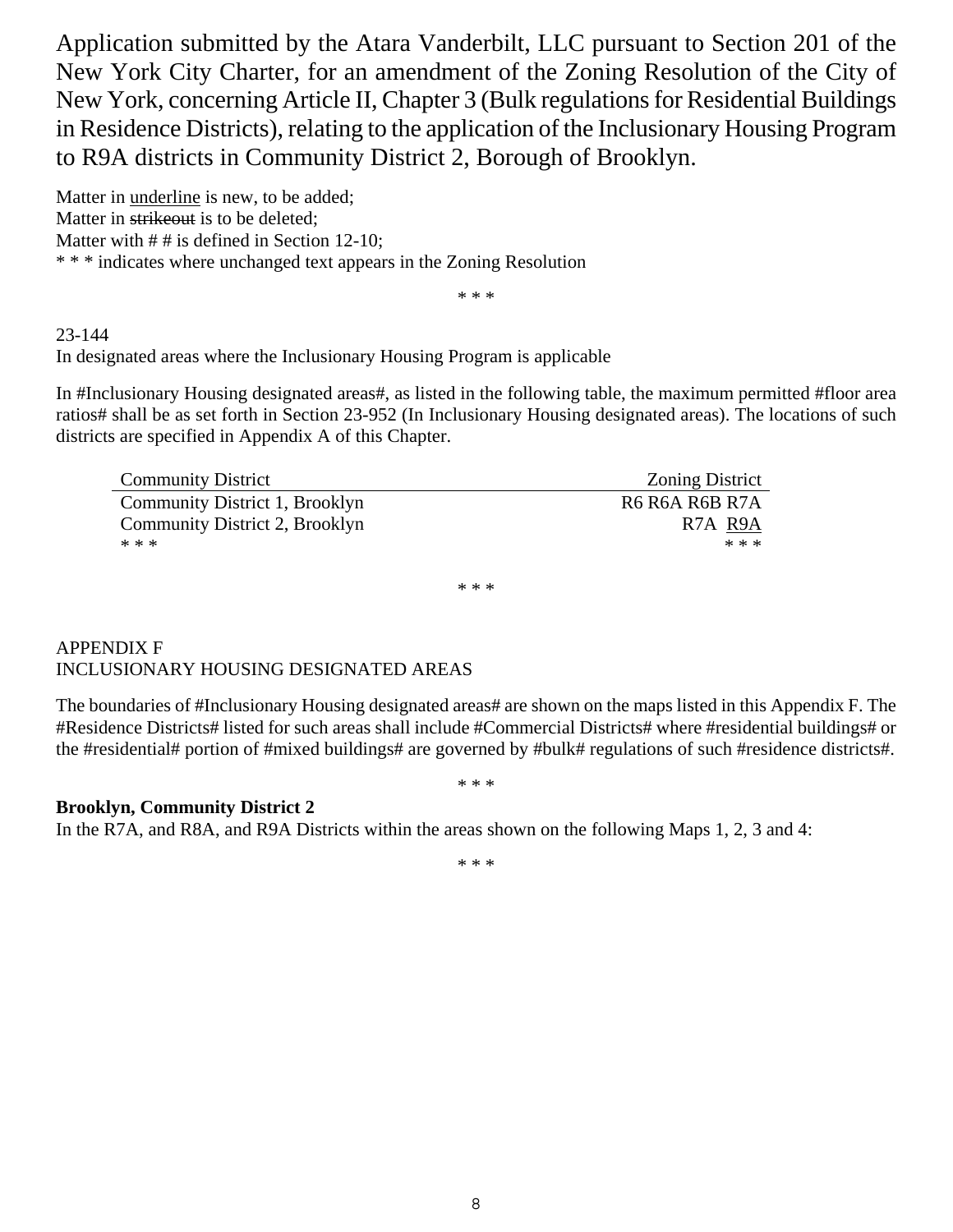

Map 3 Portion of Community District 2, Brooklyn *(Revised Map - Applicable Inclusionary housing area expanded, expanded area shown in grey)*

\* \* \*

### **L.U. NO. 1212 470 VANDERBILT AVENUE**

#### **BROOKLYN CB - 2 C 090443 ZSK**

Application submitted by Atara Vanderbilt, LLC pursuant to Sections 197-c and 201 of the New York City Charter for the grant of a special permit pursuant to Section 74- 743(a) of the Zoning Resolution to modify the requirements of Section 23-145 (For residential buildings developed or enlarged pursuant to the Quality Housing Program), Section 23-852 (Inner court recess), and Section 35-24 (Special Street Wall Location and Height and Setback Regulations in Certain Districts) to facilitate a mixed use development on property located at 470 Vanderbilt Avenue (Block 2009, Lots 1, 19, 20, 23, 26, 31-44), in a C6-3A District, within a General Large-Scale Development.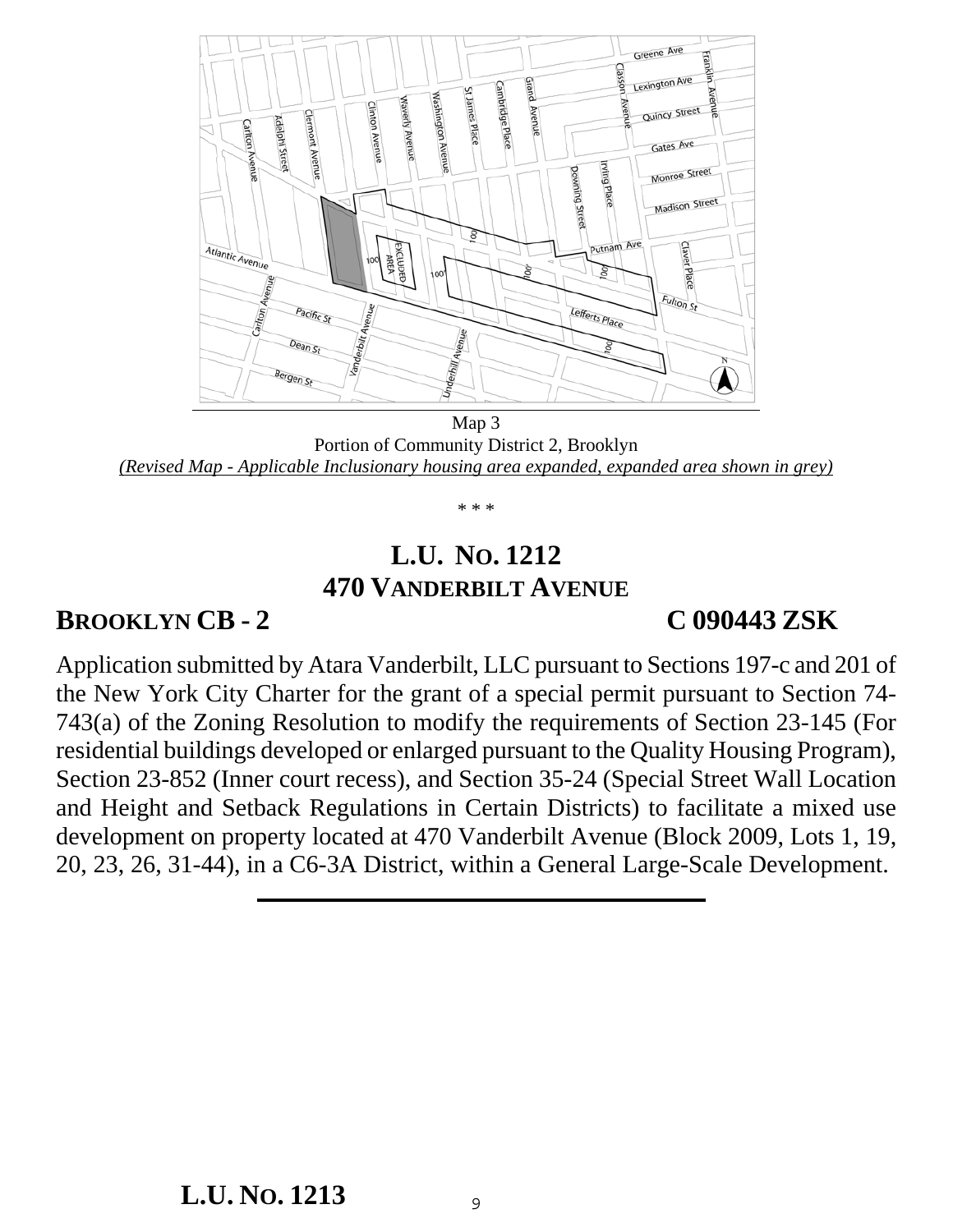#### **BRIARWOOD PLAZA REZONING**

## **QUEENS CB - 11 C 060551 ZMQ**

Application submitted by Briarwood Organization, LLC, pursuant to Sections 197-c and 201 of the New York City Charter for an amendment of the Zoning Map, Section No. 11a: by establishing within an existing R4 District a C2-2 District bounded by a line 250 feet northwesterly of 38<sup>th</sup> Avenue, a line 150 feet northeasterly of Bell Boulevard, a line 200 feet northwesterly of 38<sup>th</sup> Avenue, and Bell Boulevard, as shown in a diagram (for illustrative purposes only) dated June 1, 2009 and modified by the City Planning Commission on August 19, 2009.

### **L.U. NOS. 1214 - 1216 ARE RELATED L.U. NO. 1214 NAVY GREEN**

## **BROOKLYN CB - 2 C 090444 ZMK**

Application submitted by the New York City Department of Housing Preservation and Development pursuant to Sections 197-c and 201 of the New York City Charter for an amendment of the Zoning Map, Section No. 12d:

- 1. changing from an M1-2 District to an R8 District property bounded by Flushing Avenue, Vanderbilt Avenue, a line perpendicular to the westerly street line of Vanderbilt Avenue distant 85 feet northerly (as measured along the street line) from the point of intersection of the westerly street line of Vanderbilt Avenue and northerly street line of Park Avenue, and Clermont Avenue; and
- 2. establishing within the proposed R8 District a C2-4 District bounded by Flushing Avenue, Vanderbilt Avenue, a line perpendicular to the westerly street line of Vanderbilt Avenue distant 85 feet northerly (as measured along the street line) from the point of intersection of the westerly street line of Vanderbilt Avenue and northerly street line of Park Avenue, and Clermont Avenue;

as shown in a diagram (for illustrative purposes only) dated June 1, 2009.

## **L.U. NO. 1215**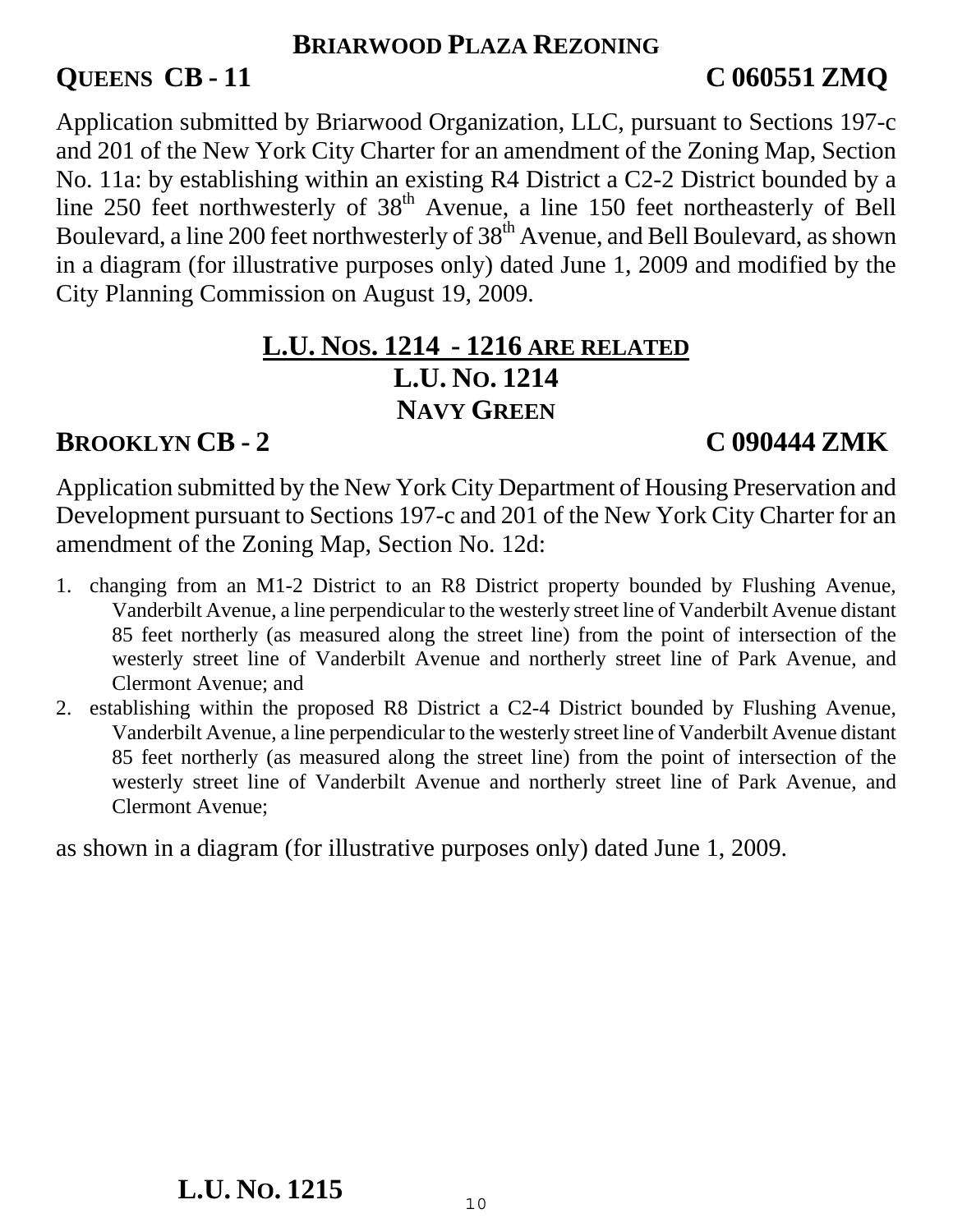#### **NAVY GREEN**

## **BROOKLYN CB - 2 C 090445 ZSK**

Application submitted by the New York City Department of Housing Preservation and Development pursuant to Sections 197-c and 201 of the New York City Charter for the grant of a special permit pursuant to Section 78-312(d) of the Zoning Resolution to modify the height and setback requirements of Section 23-632 (Front Setbacks in districts where front yards are not required) to facilitate the construction of a mixed-use development on property located at 136-50 Flushing Avenue (Block 2033, Lot 1), in an R8/C2-4 District, within a Large-Scale Residential Development.

# **L.U. NO. 1216 NAVY GREEN**

# **BROOKLYN CB - 2 C 090446 HAK**

Application submitted by the New York City Department of Housing Preservation and Development (HPD):

- 1) pursuant to Article 16 of the General Municipal Law of New York State for:
	- the designation of property located at 136-50 Flushing Avenue (Block 2033, Lot 1), as an Urban Development Action Area; and
	- b. an Urban Development Action Area Project for such an area; and
- 2) pursuant to Section 197-c of the New York City Charter for the disposition of such property to a developer to be selected by HPD;

to facilitate the development of a mixed-use development, tentatively known as Navy Green, with approximately 455 residential units, commercial and community facility space.

## **SUBCOMMITTEE ON LANDMARKS, PUBLIC SITING AND MARITIME USES**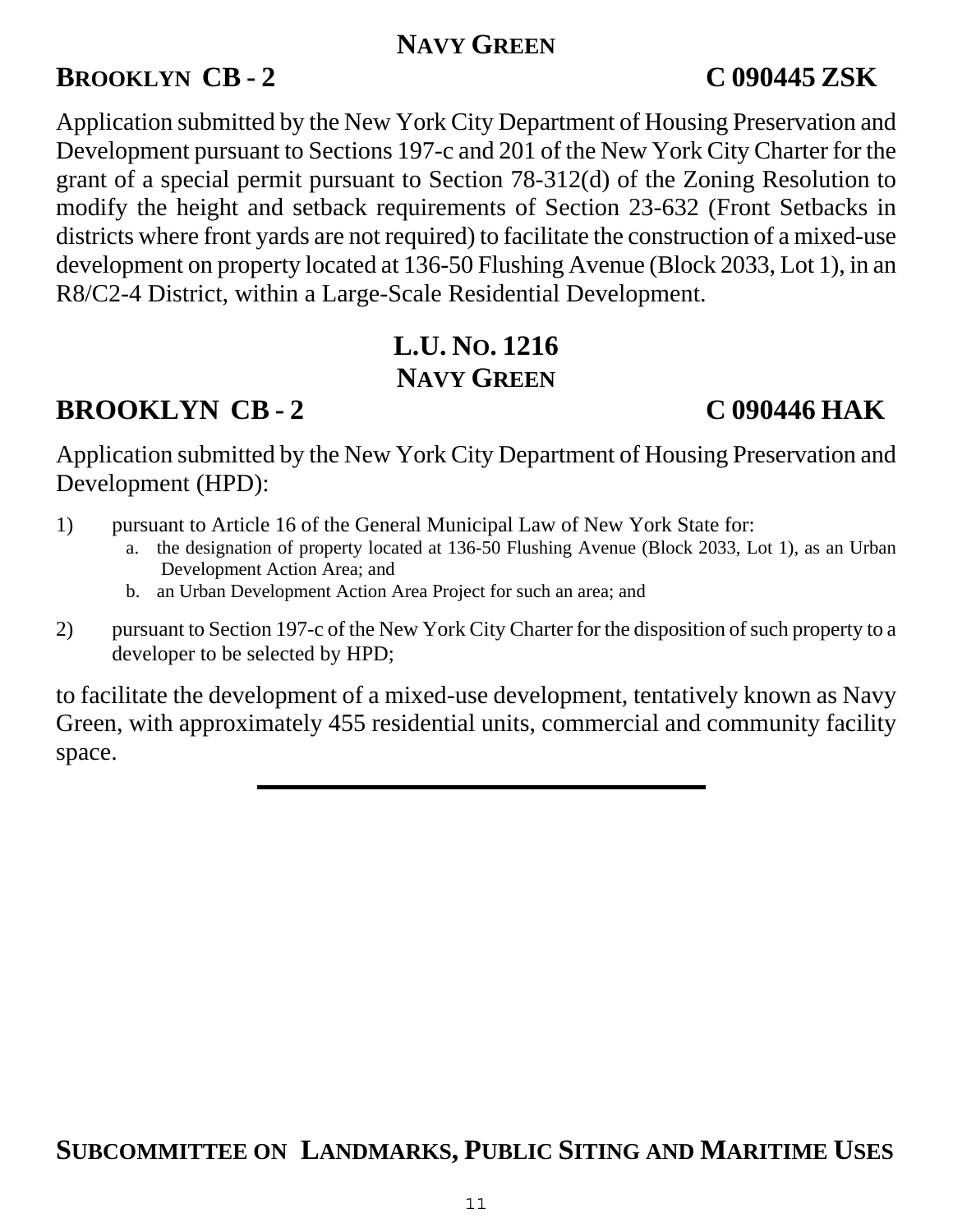The Subcommittee on Landmarks, Public Siting and Maritime Uses will hold a public hearing on the following matters in the Council Committee Room, City Hall, New York City, New York 10007, commencing at 11:00 a.m. on Tuesday, September 22, 2009.

### **L.U. NO. 1208 94 GREENWICH STREET HOUSE MANHATTAN CB - 1 20105020 HKM (N 100001 HKM)**

Designation (List No. 414/LP- 2218) by the Landmarks Preservation Commission pursuant to Section 3020 of the New York City Charter of the landmark designation of 94 Greenwich Street (aka 14-18 Rector Street) (Block 53, Lot 41), as an historic landmark.

### **SUBCOMMITTEE ON PLANNING, DISPOSITIONS AND CONCESSIONS**

The Subcommittee on Planning, Dispositions and Concessions will hold a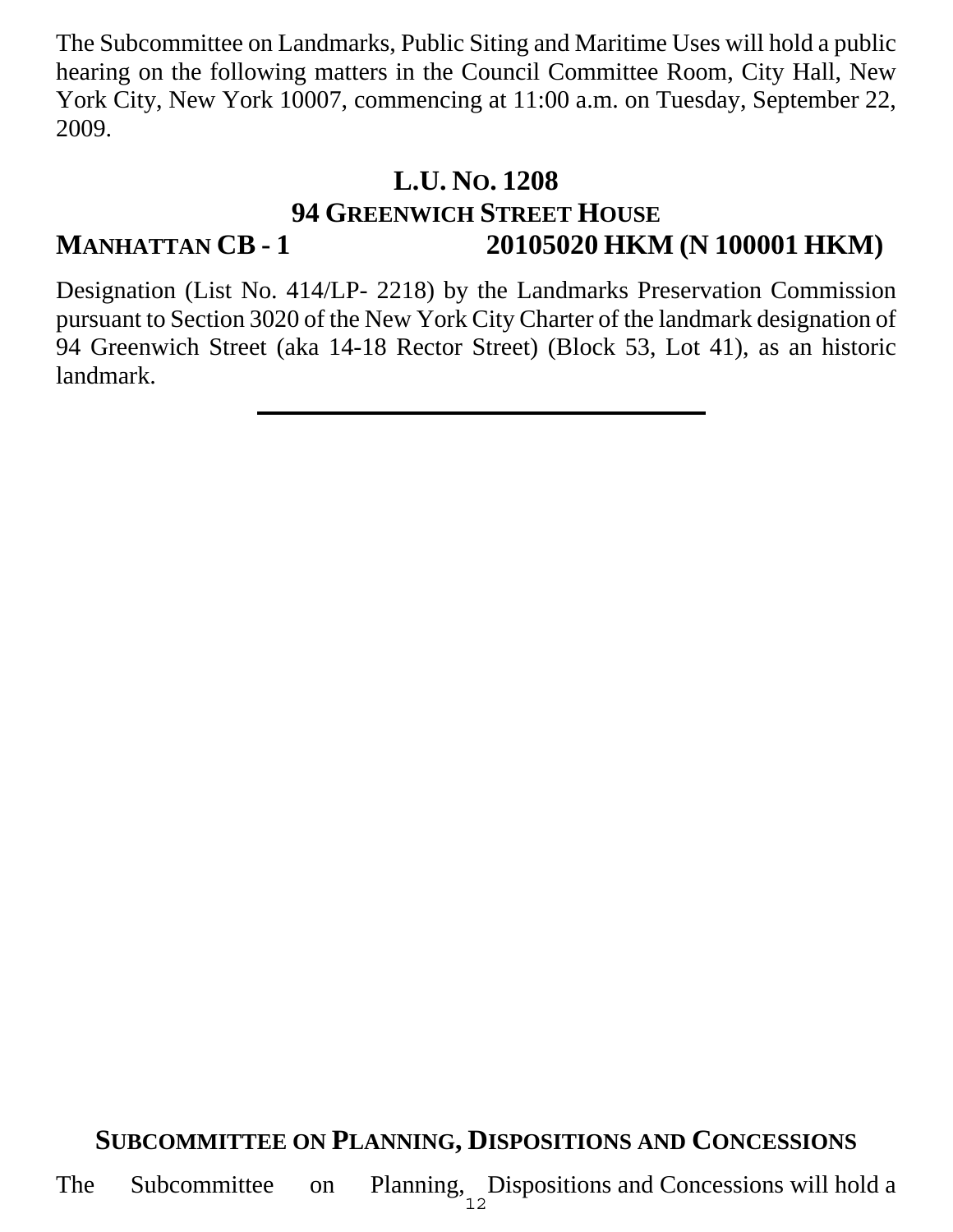public hearing on the following matters in the Council Committee Room, City Hall, New York City, New York 10007, commencing at 1:00 p.m. on Tuesday, September 22, 2009.

## **L.U. NOS. 1192 AND 1193 ARE RELATED L.U. NO. 1192 SOCIAL SECURITY ADMINISTRATION PARKING**

# **BRONX CB - 6 C 090342 ZMX**

Application submitted by the Department of Housing Preservation and Development, pursuant to Sections 197-c and 201 of the New York City Charter for an amendment of the Zoning Map, Section No. 3d by:

- 1. eliminating within an R7-1 District a C1-4 District bounded by a line 100 feet northwesterly of Southern Boulevard, a line 70 feet southwesterly of East 176th Street, and a line 80 feet southeasterly of Trafalgar Place; and
- 2. establishing within an existing R7-1 District a C1-4 District bounded by:
	- a. Trafalgar Place, East 176th Street, a line 100 feet northwesterly of Southern Boulevard, and a line 70 feet southwesterly of East 176th Street; and
	- b. a line 80 feet southeasterly of Trafalgar Place, a line 100 feet northwesterly of Southern Boulevard, and East 175th Street;

as shown on the diagram (for illustrative purposes only) dated April 20, 2009.

# **L.U. NO. 1193**

# **SOCIAL SECURITY ADMINISTRATION PARKING BRONX CB - 6 N 090343 HAX**

Application submitted by the Department of Housing Preservation and Development (HPD):

1. pursuant to Article 16 of the General Municipal Law of New York State for:

- a. the designation of property located at 906 and 916 East 176th Street (Block 2958, p/o Lots 106 and 109) and 907 East 175th Street (Block 2958, Lot 120) as an Urban Development Action Area; and
- b. an Urban Development Action Area Project for such an area;

to facilitate accessory parking, in Community District 6.

# **L.U. NO. 1207 640 BROADWAY**

### **BROOKLYN CB - 1 C 090379 HAK**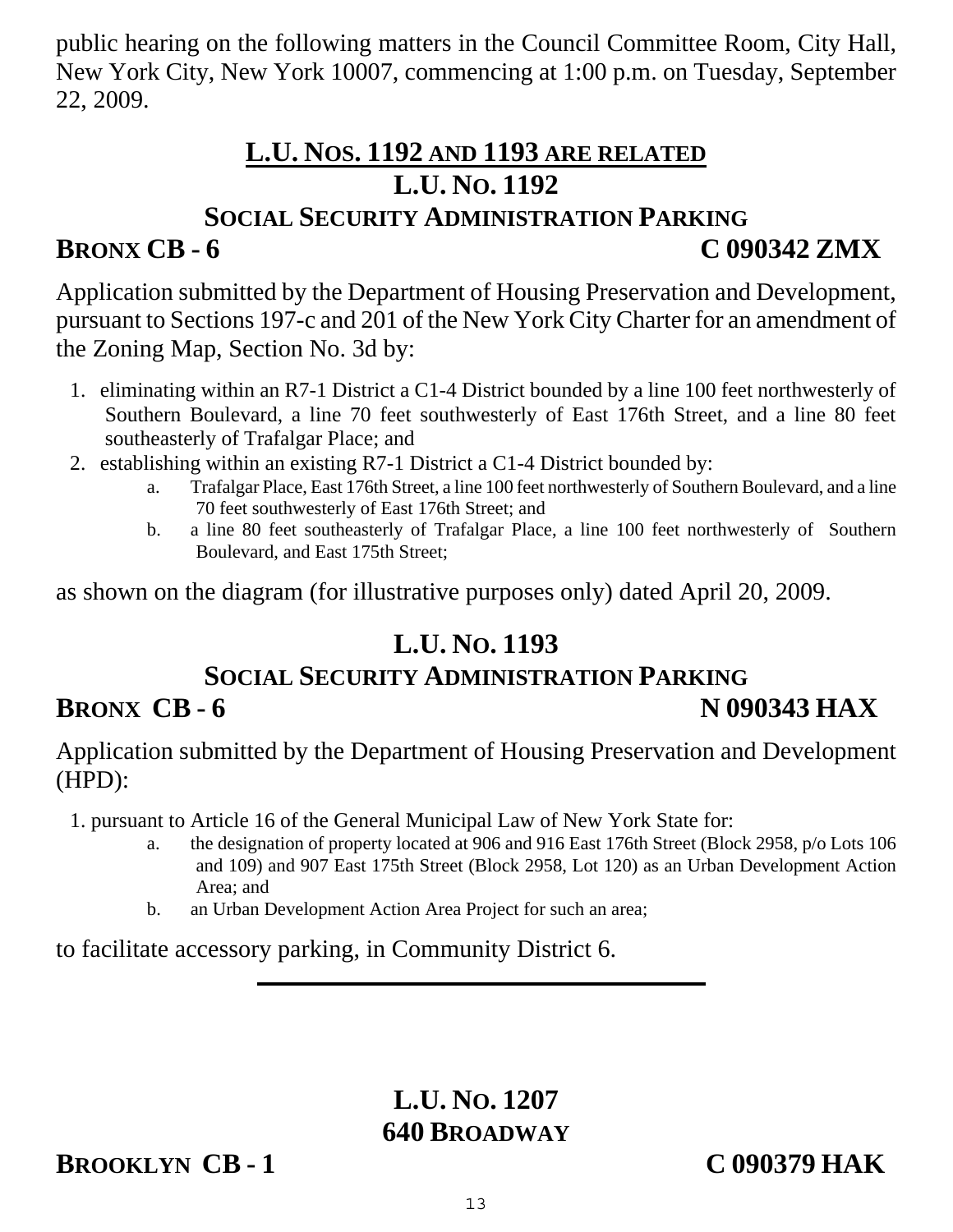#### Application submitted by the Department of Housing Preservation and Development (HPD):

- 1) pursuant to Article 16 of the General Municipal Law of New York State for:
	- a) the designation of property located at 640 Broadway (Block 2270, Lot 10), Site 6 within the Broadway Triangle Urban Renewal Area, as an Urban Development Action Area; and b) an Urban Development Action Area Project for such area; and
- 2) pursuant to Section 197-c of the New York City Charter for the disposition of such to a developer selected by HPD;

to facilitate development of a five-story mixed-use building, tentatively known as 640 Broadway, with approximately 9 residential units and commercial space, to be developed under the Department of Housing Preservation and Development's Participation Loan Program.

#### **L.U. NOS. 1109 AND 1221 - 1223.**

14 Proposals subject to Council review and action pursuant to the Urban Development Action Area Act, Article 16 of the New York General Municipal Law, at the request of the Department of Housing Preservation and Development ("HPD"), which requests that the Council: